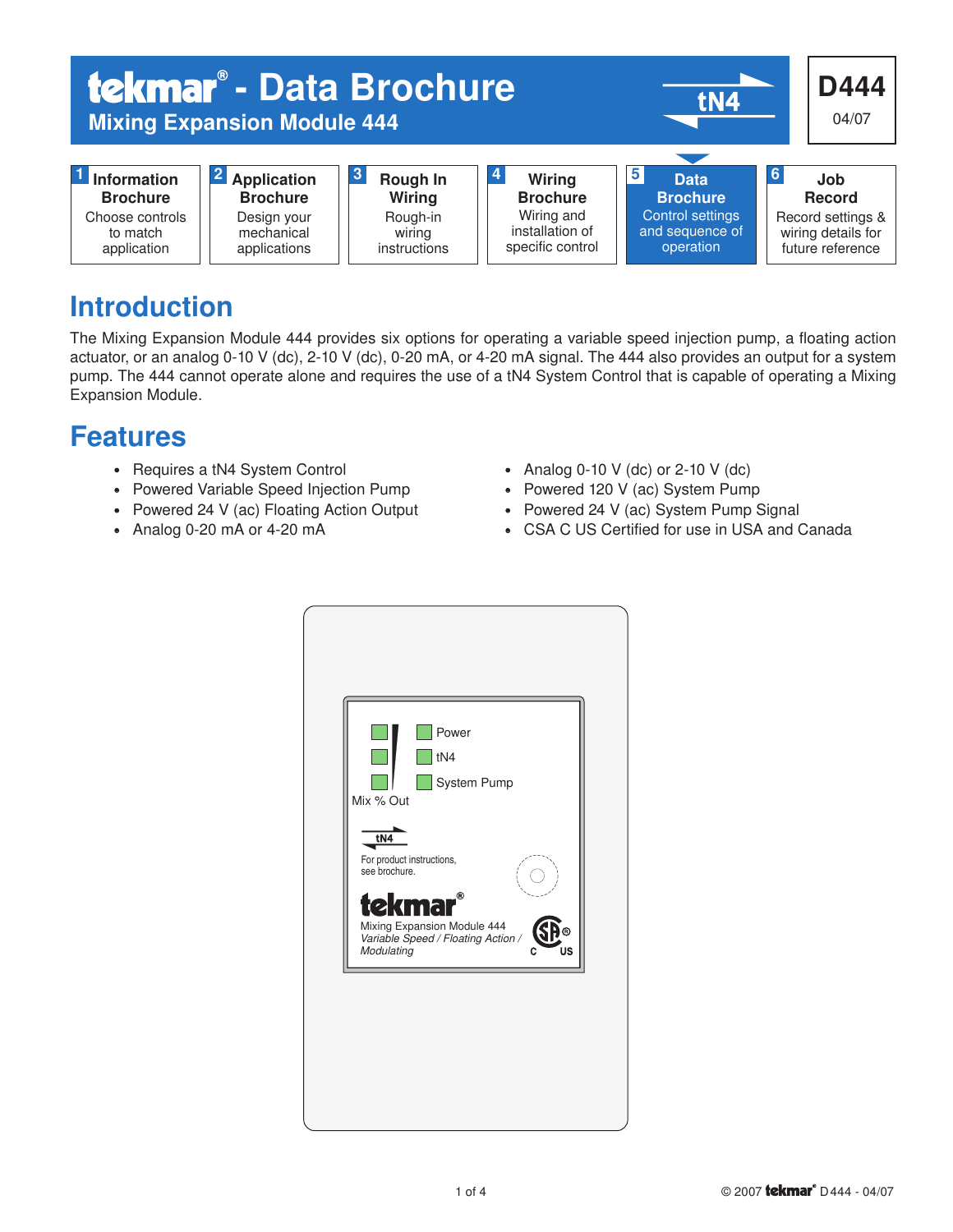# Table of Contents

## Sequence of Operation

The tN4 System Control determines the required mix supply water temperature based on its settings and the requirements of the tN4 thermostats connected to the same tN4 bus as the 444.

The 444 operates a mixing device to maintain the required water temperature at its Mix Supply sensor. A mixing device can include:

- Variable speed injection pump.
- Floating action actuated mixing valve.
- Analog signal actuated mixing valve.
- Analog signal to variable frequency drive (VFD) operated pump.
- Analog signal to modulating steam to hot water valve.

#### Variable Speed Injection

A standard wet rotor circulator can be connected to the variable speed output on the back of the module. The control increases or decreases the power output to the circulator when there is a requirement for mixing. The circulator speed varies to maintain the correct mixed supply water temperature at the mix supply sensor. For correct sizing and piping of the variable speed injection circulator, refer to essay E 021.

A visual indication of the current variable speed output is displayed by the Mix % Out LED bar graph.



### Floating Action

A floating action actuator motor can be connected to the control on the Opn and Cls terminals. The module pulses the actuator motor with 24 V (ac) to open or close the valve in order to maintain the correct supply water temperature at the mix supply sensor when there is a requirement for mixing. The mixing valve that the actuator is connected to can be either a 2-way, 3-way or 4-way valve.

A visual indication of the current variable speed output is displayed by the Mix % Out LED bar graph.



### Analog Signal

An analog 0-10 V (dc), 2-10 V (dc), 0-20 mA, or 4-20 mA signal can be provided by the modulating output on the control. The analog signal can be used to operate a modulating mixing valve, a modulating steam to hot water valve, or a variable frequency drive (VFD) which in turn operates a pump.

A visual indication of the analog output is displayed by the Mix % Out LED bar graph.

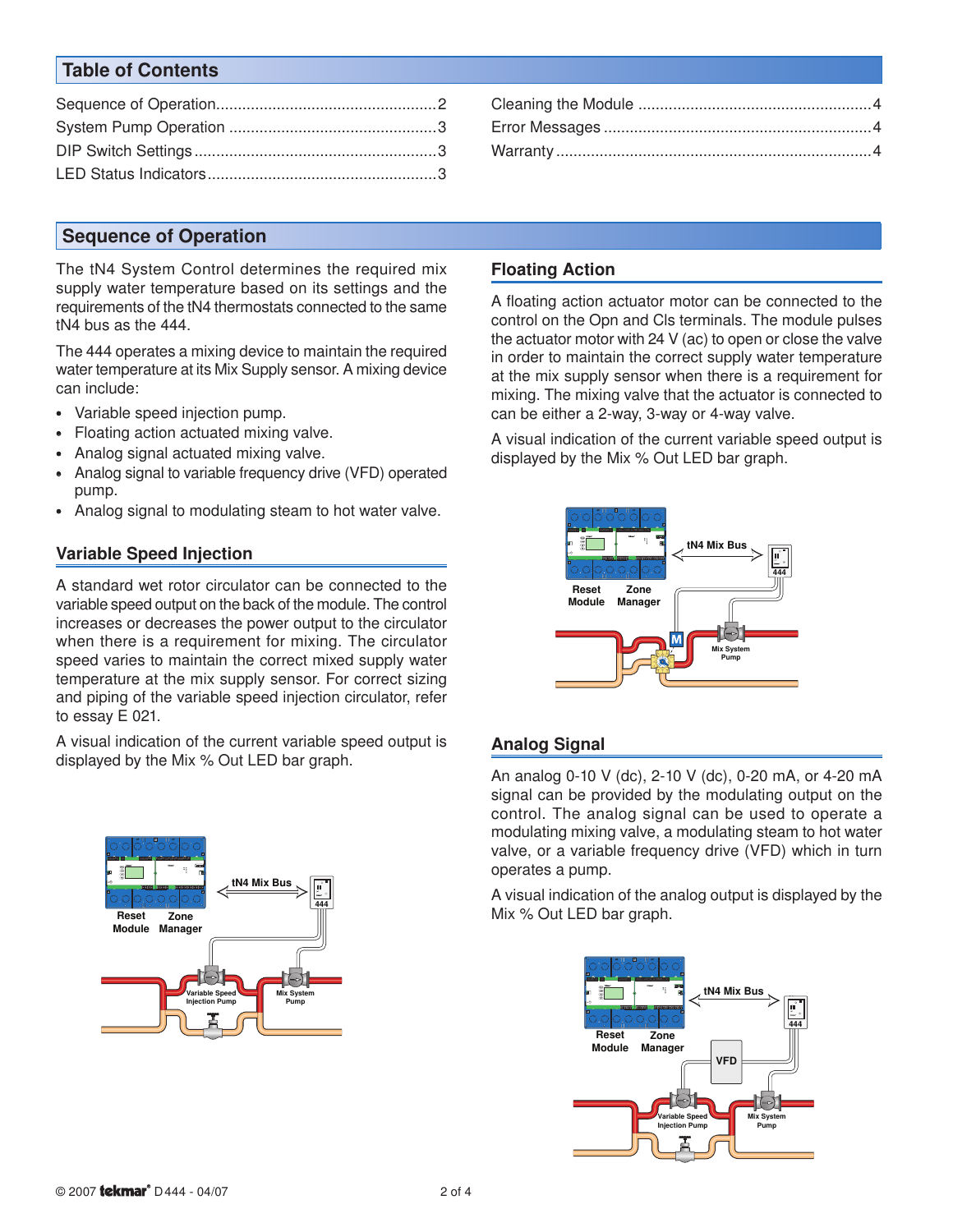## System Pump Operation

The system pump contact operates based on the settings of the tN4 thermostats connected to the same tN4 bus as the 444.

When a tN4 Thermostat calls for the first stage of heat, and the Mixing Expansion Module is connected to the same tN4 bus, then the "Heat 1 Pump" and the "Heat 1 Pump Delay" settings affect the Mixing Expansion Module's system pump operation.

The system pump turns on together with the thermostat call for heat when "Heat 1 Pump" is set to On and "Heat 1 Pump Delay" is set to Off.

The system pump turns on after a 3 minute delay from the thermostat call for heat when "Heat 1 Pump" is set to On and "Heat 1 Delay" is set to On.

In cases where the tN4 Thermostat calls for the second stage of heat, and the Mixing Expansion Module is located on the second stage tN4 bus, then the "Heat 2 Pump" and the "Heat 2 Pump Delay" settings affect the Mixing Expansion Module's system pump operation.

## DIP Switch Settings

Remove the module cover to locate the DIP switches.



#### Actuator / Variable

Select the Actuator / Variable DIP switch to Variable to operate a variable speed injection pump. Select the Actuator / Variable DIP switch to Actuator to operate a floating action mixing valve or provide an analog signal output 0-10 V (dc), 2-10 V (dc), 0-20 mA, 4-20 mA.

### LED Status Indicators

#### Power LED

- Green: Normal operation.
- Off: No power to the Mixing Expansion Module.

#### tN4 LED

- Solid Green: The Mixing Expansion Module established tN4 communication to a tN4 System Control.
- Flashing Green: Attempting to establish communication with tN4 System Control. This is normal for the first 3 minutes after power is turned on.
- Off: There is no tN4 communication to a tN4 system control.



#### 0-10 V (dc) / 2-10 V (dc)

This DIP switch only applies if the Actuator / Variable DIP switch is set to Actuator. This DIP switch position does not apply when using a floating action motor.

Select the 0-10 V (dc) / 2-10 V (dc) DIP switch to 0-10 V (dc) to operate a 0-10 V (dc) device. (Cut jumper for a 0-20 mA device).

Select the 0-10 V (dc) / 2-10 V (dc) DIP switch to 2-10 V (dc) to operate a 2-10 V (dc) device. (Cut jumper for a 4-20 mA device).

#### System Pump LED

- Green: The system pump relay is on.
- Off: The system pump relay is off.

### Mix % Out Bar Graph LEDs

The number of bar graph LEDs flashing or on solid indicate the mixing device output.

| Mix $%$<br><b>Output</b> | $0 - 33 %$          | $34 - 66%$ | 67-99% | 100% |
|--------------------------|---------------------|------------|--------|------|
| LED <sub>3</sub>         | ∩ff                 | Off        | Flash  | On   |
| LED <sub>2</sub>         | $\bigcap_{i=1}^{n}$ | Flash      | On     | On   |
| <b>LED1</b>              | Flash               | On         | On     | On   |